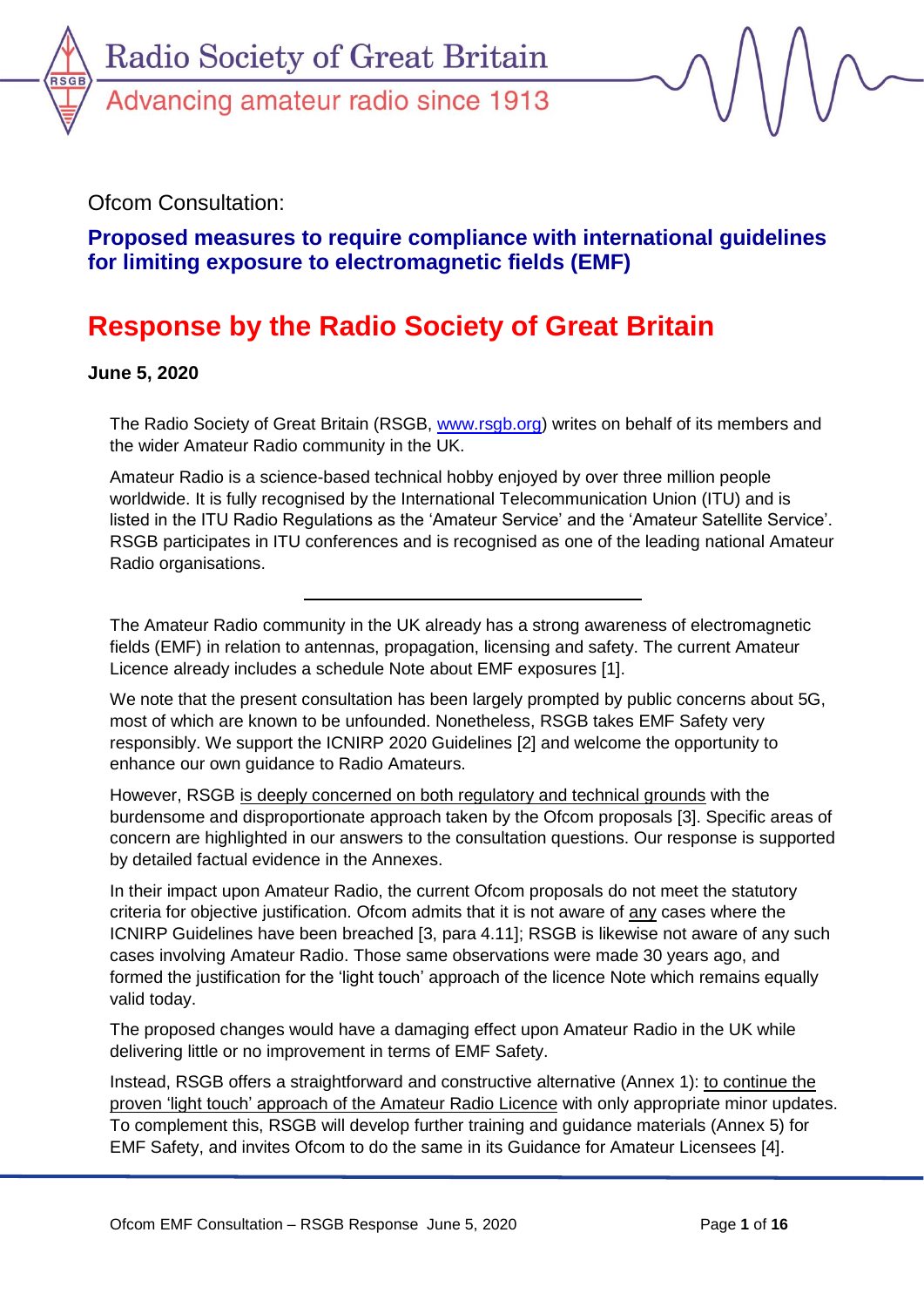

## **Consultation Questions & Answers**

*Question 1: Do you agree with our proposal to take steps to mitigate risks related to EMF and be in a position to hold licensees, installers and users to account if issues are identified? Please explain the reasons for your response.*

RSGB fully supports the ICNIRP Guidelines [2] and the principle that Radio Amateurs need to be aware of the risks relating to EMF exposure, and of the ways to mitigate those risks.

But RSGB does not agree with Ofcom's proposals to implement that principle by adding a major enforceable condition to Amateur licences. The main points are set out below; each one is supported by detailed evidence in the respective Annexes.

Point 6 below offers a constructive alternative to handle this matter.

#### **1. Statutory Requirements**

The Communications Act 2003 [5] and the Wireless Telegraphy Act 2006 [6] together require that regulatory interventions by Ofcom:

- Must be proportionate, objectively justifiable, and targeted only at cases in which action is needed; and
- Must not impose burdens which are unnecessary.

For the Amateur Services, RSGB believes that the proposed enforcement regime will fail to meet any of those statutory requirements (Annex 2.1).

#### **2. Lack of Objective Justification**

The Amateur Licence includes a long-standing requirement that safety precautions should be taken against "radio frequency radiation". When this 'light touch' approach was originally introduced in 1992 [7] it was accepted by the National Radiological Protection Board (the predecessor of Public Health England) as being proportionate to the low levels of risk arising from Amateur Radio activities (Annex 2.3).

Nothing has changed to affect that judgement. Ofcom admits [3, para 4.11] that "we are not aware of any cases where the ICNIRP Guidelines have been breached." RSGB is likewise not aware of any such cases involving Amateur Radio. Therefore, as far as the Amateur Services are concerned, the current proposals do not meet the statutory test for objective justification.

#### **3. Lack of Impact Assessment**

RSGB strongly disputes the claim [3, paras 6.22-27] that the consultation document comprises its own impact assessment. Those six paragraphs are purely descriptive, not addressing any of the specific proposals; and elsewhere in the document the word "impact" is scarcely to be found. In fact, the document contains no impact assessment at all.

RSGB requests publication of the Equality Impact Assessment cited in paras 6.25-6.27, and of all other Ofcom documents related to the impact of the current proposals upon different identifiable groups of licensees.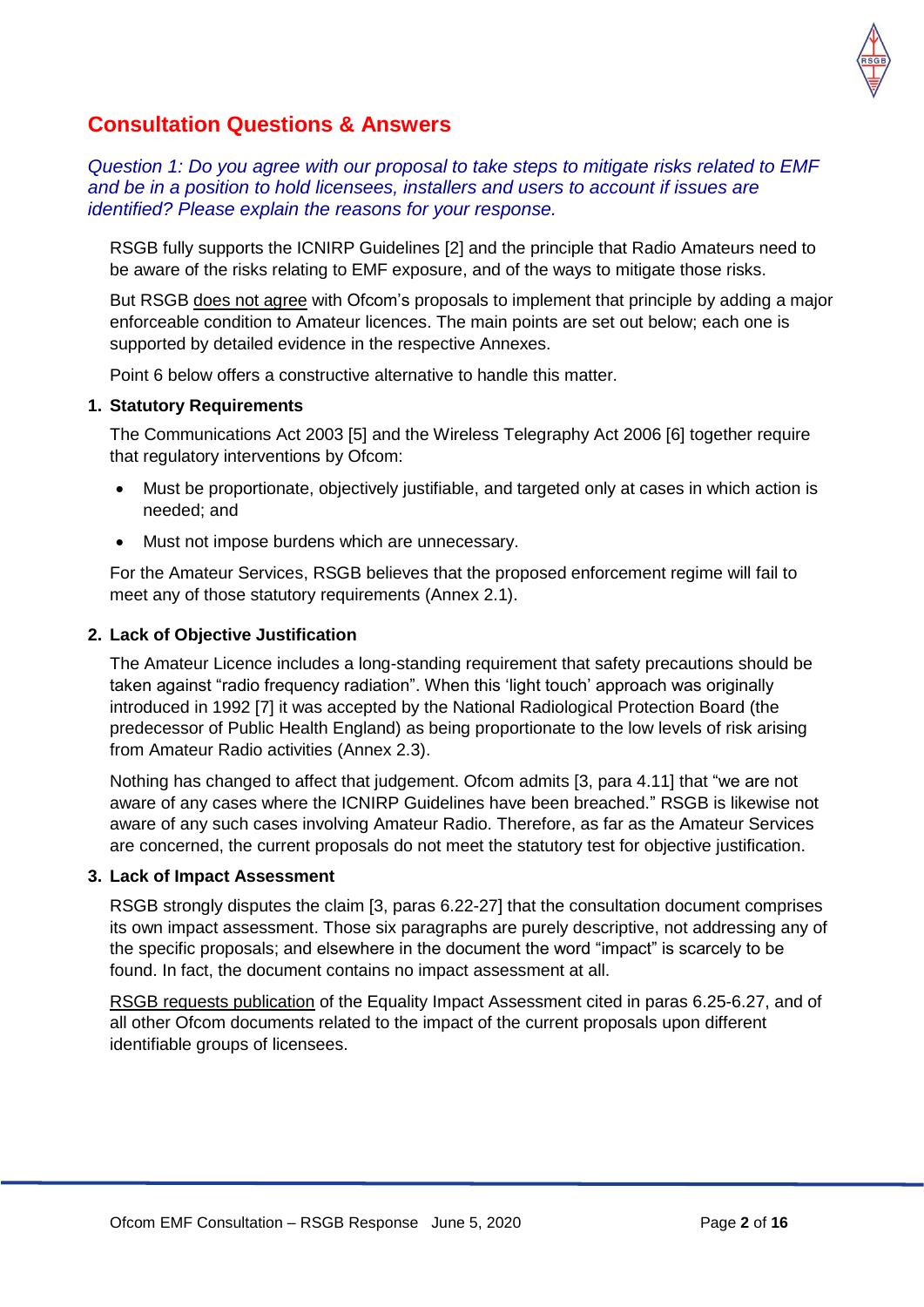

#### **4. Disproportionate**

We emphasise that the impact of these proposed changes upon the Amateur Radio Services will be disproportionate to the related risks of harm. Ofcom already acknowledges this risk to be small (see point 2 above). In our view, therefore (Annex 3):

 The administrative impact of the proposed regulations upon the Amateur Radio Services would be considerable, the more so because individual Amateurs typically have several different use-cases (frequency bands, power, antennas, modes; at home or away), each of which would require detailed documentation;

Because Amateur Radio is by definition an experimental pursuit, the administrative impact would also be continual and open-ended;

 The operational impact would be highly disruptive until all necessary EMF assessments had been completed – and almost all would merely confirm that no operational changes are required.

#### **5. Discriminatory**

Those onerous and disproportionate regulatory demands would fall most heavily upon the sector of spectrum users who are least equipped to meet them: the non-commercial sector, which includes some 60,000 individual Radio Amateurs. This raises strong questions about discrimination.

We note in Annex 2.2 that the Ofcom proposals appear to be double regulation for commercial spectrum users. The Health and Safety at Work Etc Act already includes a general duty for protection of the public as well [8]. The ICNIRP Guidelines are already implemented by specific regulations under that Act [9, 10] and by compliance with Planning regulations [11] (see Annex 2.2 for details). Commercial licensees will thus have procedures for assessments and filing already in hand.

But non-commercial licensees will not. The new and burdensome regulatory impact would thus fall most heavily upon those who have the fewest resources to meet those demands. In our view that would constitute discrimination – all the more so because Ofcom admits there is no objective evidence that the Amateur Services require such regulations (see point 2 above).

#### **6. A Constructive and Proven Alternative**

RSGB strongly recommends a continuation of the 'light touch' regulation of EMF Safety within the Amateur Licence, which has been proven over the past 30 years (details in Annex 2.3).

In line with that evidence and the need for a more proportionate approach, in Annex 1 we propose a more appropriate amendment of the existing Note to Schedule A of the Amateur Licence concerning EMF Safety, updating the terminology to directly reference the latest ICNIRP Guidelines [2].

To complement this, RSGB intends to update and enhance its own guidance on EMF Safety (Annex 5) and is also ready to discuss a future revision of Ofcom's Amateur Licence Guidance [4] which currently does not address the topic.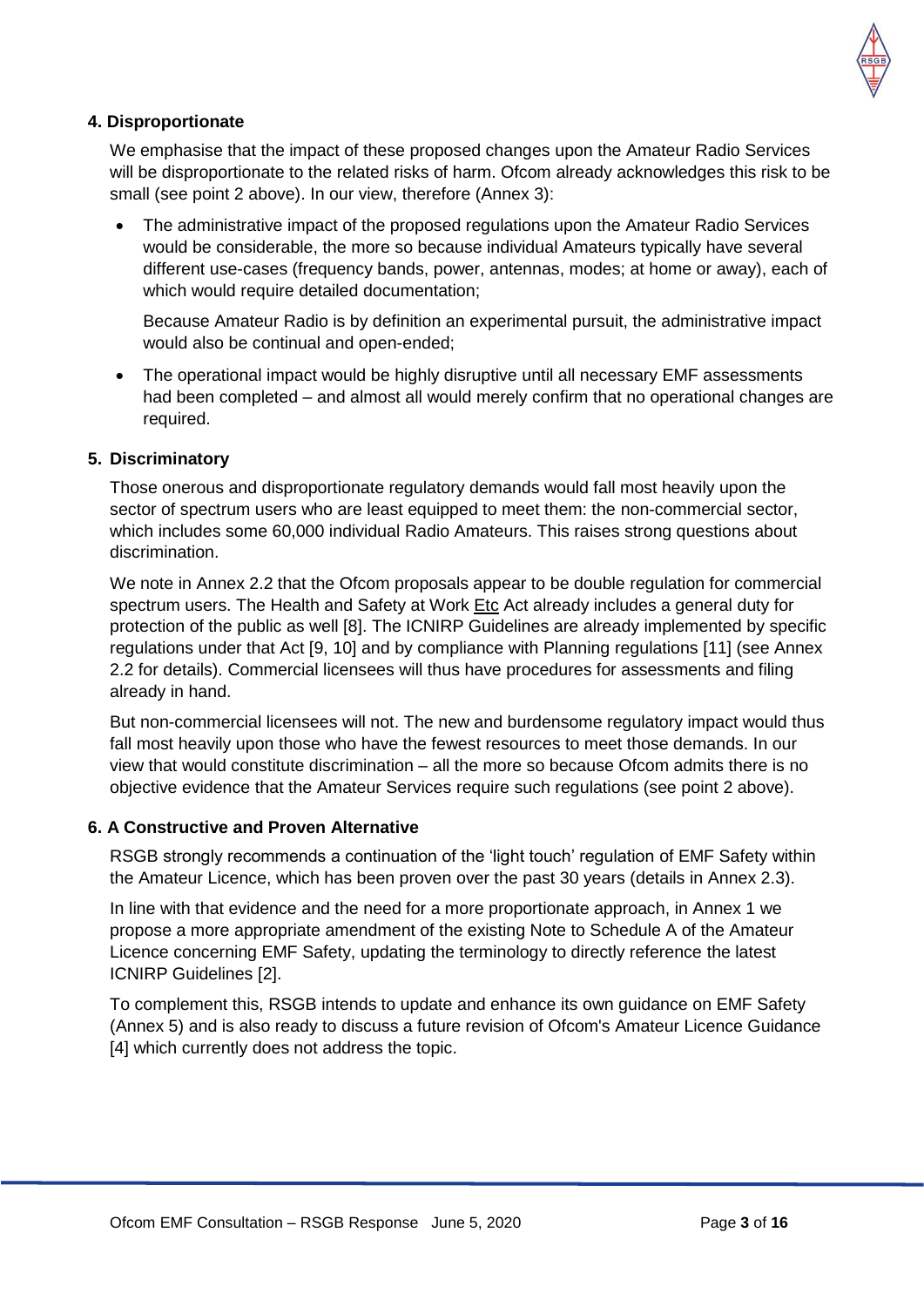

#### *Question 2: Do you agree with our proposal*

#### *a) to include a condition in spectrum authorisations requiring compliance with the basic restrictions for general public exposure identified in the ICNIRP Guidelines*

In principle, RSGB strongly supports the appropriate and technically correct application of ICNIRP 2020 Guidelines.

But RSGB finds it impossible to agree with the manner in which Ofcom proposes to achieve this within the Amateur Licence. We also find many serious technical and drafting errors within the proposal (see below and Annex 4 for details).

#### *Question 2: Do you agree with our proposal*

#### *b) that this condition should apply to equipment operating at powers greater than 10 Watts?*

This part of the Ofcom proposals contains many serious technical and drafting errors. Regardless of any other merits, RSGB finds it impossible to support the proposal in its present form.

Ofcom's approach to achieving EMF Safety through power regulation is undermined by a lack of clarity about basic concepts summarised below.

- Serious technical errors in making reference to the ICNIRP Guidelines [2];
- Definition of "power": for ICNIRP compliance purposes, "power" must be clearly defined as Average Power during the appropriately defined period of several minutes [2]. This is not made clear;
- Indiscriminate use of the "EIRP" concept to regulate EMF exposures. At very short distances from an antenna, this method of calculating field strengths will frequently produce inaccurate results that could be either overestimates or underestimates. To make this methodology mandatory creates a severe risk of unsafe advice and actions – none of which must ever be allowed;
- Definition of a "site", and resulting lack of consideration about Mobile and Temporary operation which will affect numerous users, not least the Emergency Services – and of course Radio Amateurs;
- Differences between supervised and unsupervised operation.

Further details of each of these points are given in Annex 4.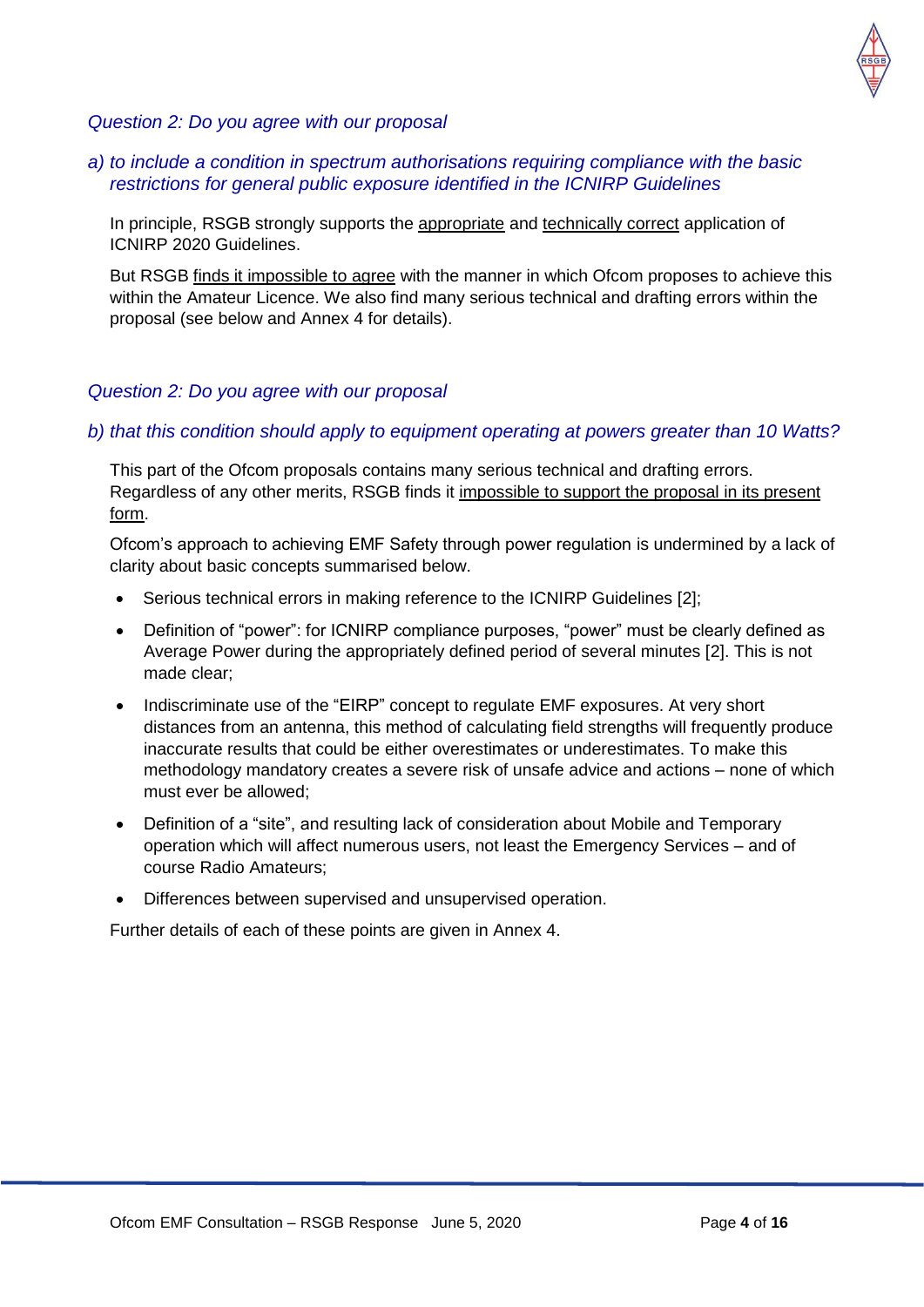

#### *Question 3: Do you agree with our proposed guidance on EMF compliance and enforcement? Please explain the reasons for your response.*

Again, RSGB regrets that it is impossible to agree with the proposed "guidance" which is seen to contain further elements of regulation. The potentially helpful advice about achieving compliance is overbalanced by a heavy emphasis on enforcement and penalties.

#### **1. Overall Approach**

"Guidance", by its very nature, cannot include further elements of regulation. The enforcement provisions of the Wireless Telegraphy Act 2006 [6] and their applicability under criminal law already apply equally to all parts of the licence; they are set out already on Ofcom's website as applying generally to all users. It is incorrect to include them again within one part of the licence.

It also implies that enforcement may be particularly applied in this specific area. That appears threatening, and might also encourage unfounded accusations against individual Amateur licensees (of the type that have already been made about 5G).

#### **2. Enforcement**

RSGB already has reason to be sceptical of Ofcom's capability to enforce any such licence conditions. The expertise required to inspect an Amateur station with regard to EMF compliance goes far beyond that needed to survey a mobile phone base station.

#### **3. A Constructive and Proven Alternative**

Instead of Ofcom's minatory form of "guidance", RSGB is enhancing its own training and guidance material (Annex 5). This is intended to complement a continuation of the existing 'light touch' regulatory approach within the Amateur Licence itself.

While taking account of any general guidance that Ofcom can provide, RSGB guidance will be more specific – and thus much more valuable – to Amateur Radio installations. Annex 5 outlines the types of guidance that will be developed.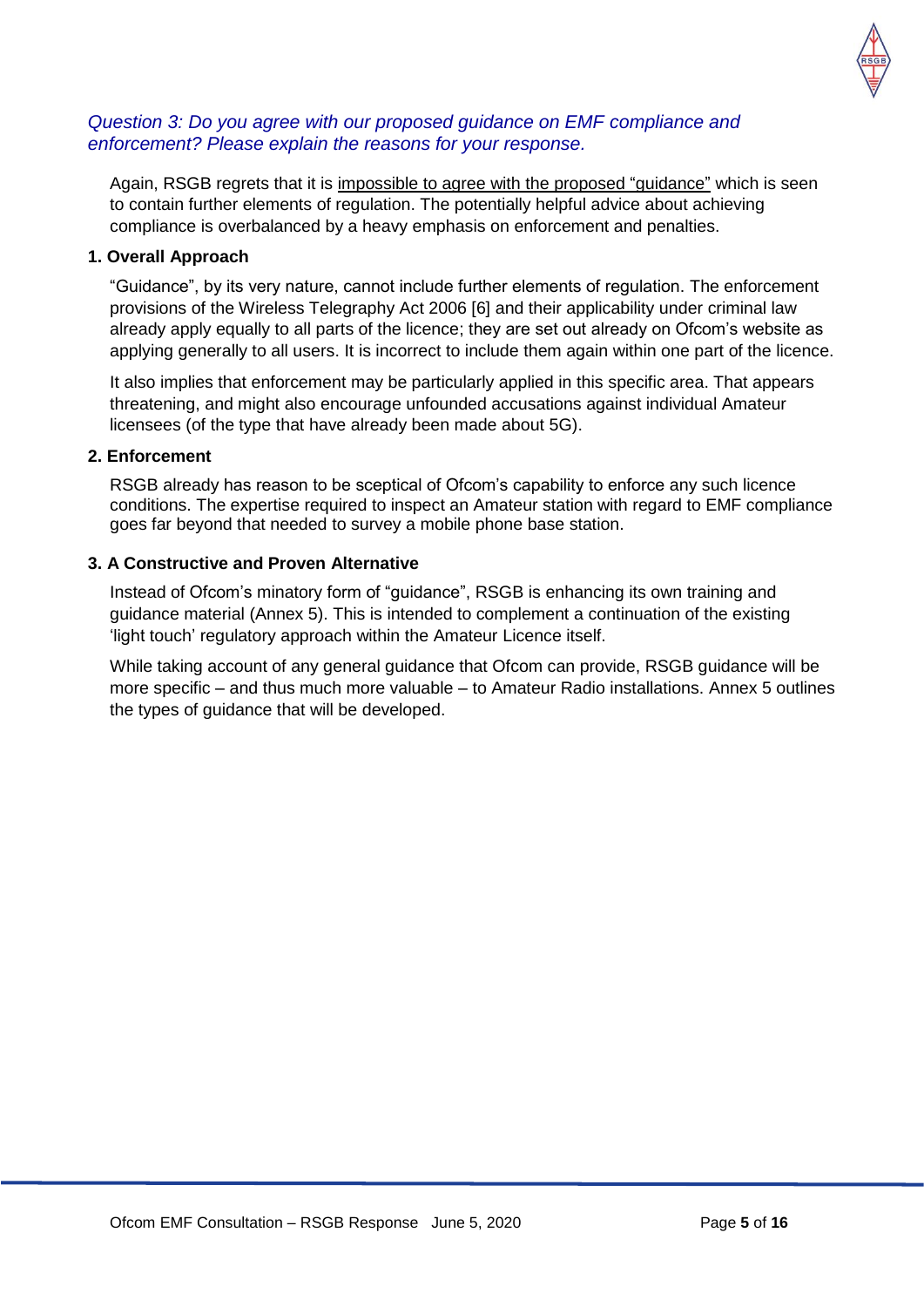

## **Annexes and References**

Additional material forming part of the RSGB response can be found on the following pages.

#### **Annexes**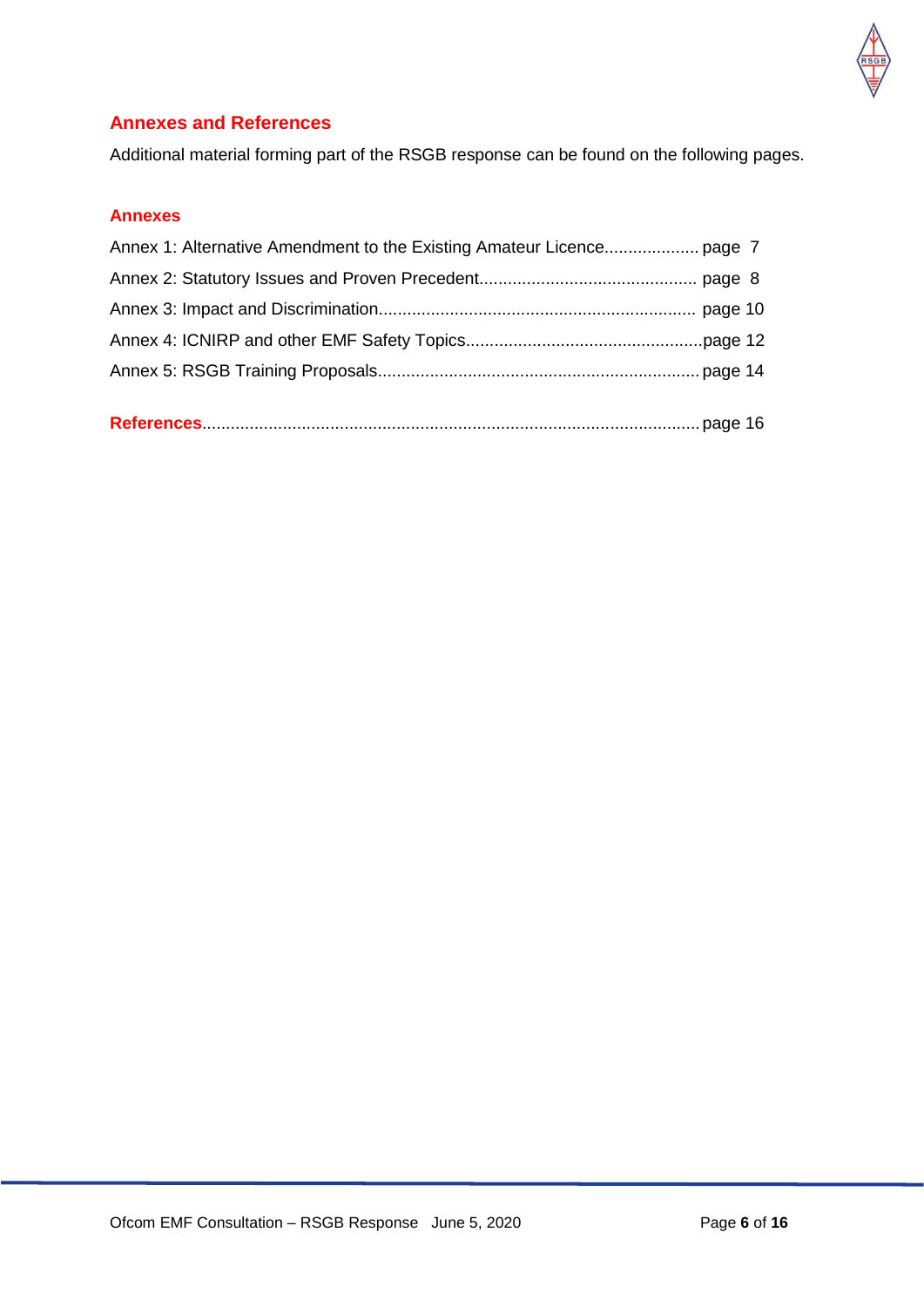

## **Annex 1: Alternative Amendment to the Existing Amateur Licence**

Ofcom licenses amateur radio in the UK using a number of key elements:

- UK Amateur Licence conditions (for Foundation, Intermediate, Full and foreign visitors) [1];
- Ofcom Guidance for the UK Amateur Licence [4];
- Variations of the licence to facilitate repeaters, gateways, beacons and a small number of 'special research permits'.

The present consultation directly concerns only the core Amateur Licence [1]. With respect to EMF Safety, the licence currently includes the following Note, applicable to all holders and power levels:

"In all frequency bands, high intensities of radio frequency radiation may be harmful and safety precautions should be taken. Advice concerning safe levels of exposure to radio frequency radiation is provided by Public Health England."

This condition reflects the 'light touch' approach to regulation of EMF Safety within the Amateur licence that has proven successful for 30 years, needing only the most minor of amendments and updates. This has been supported by RSGB in terms of information and training (Annex 5).

We remind Ofcom that this approach, along with the original text of the licence Note [7], was agreed by the National Radiological Protection Board (the predecessor of Public Health England) as being proportionate to the objective level of risk. As established in response to Question 1, nothing has changed to affect that view.

In line with that evidence, and in line with the need for a proportionate approach, RSGB recommends the following strategy:

 A modest update to the existing Note to Schedule A of the Amateur Licence concerning EMF Safety (proposed new wording in red):

In all frequency bands, high intensities of radio frequency radiation may be harmful and safety precautions should be taken. Guidelines for limiting exposure to radio frequency radiation are provided by the International Commission on Non Ionizing Radiation Protection (ICNIRP).

To be complemented by:

- New, non-mandatory guidance from Ofcom about EMF Safety in Amateur Radio (noting that the current Ofcom Guidance for the UK Amateur Licence [4] is silent on this topic).
- New and enhanced training materials from RSGB to raise awareness of EMF Safety among Radio Amateurs, and to help with EMF assessment (Annex 5).

Taken together, these measures will meet all rational requirements for EMF Safety in the Amateur Radio Services.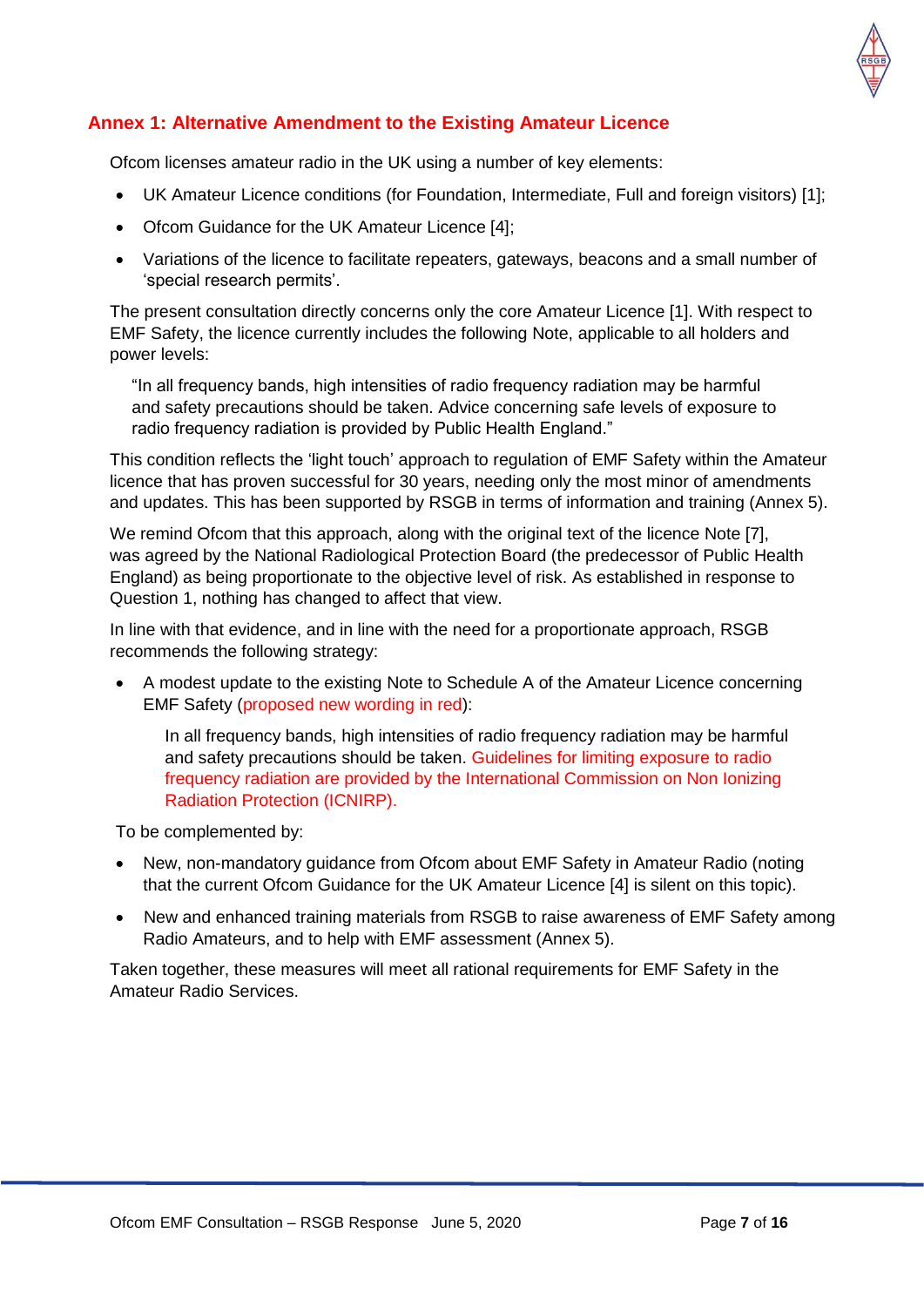

## **Annex 2: Statutory Issues and Proven Precedent**

This Annex identifies the statutory requirements for new regulatory interventions by Ofcom. It also relates the history of the current 'light touch' approach to EMF Safety in the current Amateur Licence.

#### **1. Statutory Requirements**

The Communications Act 2003 [5] requires that regulatory interventions by Ofcom must be:

- "proportionate"; and
- "targeted only at cases in which action is needed";

and that Ofcom has a duty to ensure its regulatory work:

"does not involve the imposition of burdens which are unnecessary".

Furthermore, the Wireless Telegraphy Act 2006 [6] establishes that licence terms, provisions and limitations must be:

"objectively justifiable", "proportionate" and "non-discriminatory".

RSGB does not consider that the proposed enforcement regime will meet those legal requirements regarding their specific effects upon Amateur Radio.

#### **2. Multiple Regulation**

For commercial spectrum users, the Ofcom proposals appear to constitute multiple regulation. Although this is not directly the business of RSGB, we make this point to emphasise that the impact of any new regulations would fall most heavily upon non-commercial spectrum users, including Radio Amateurs.

The Health and Safety at Work Etc Act regulates the workplace activities of all commercial spectrum users. But Section 3 of that Act also establishes a general duty for protection of the public in general [8]:

*General duties of employers and self-employed to persons other than their employees. (1) It shall be the duty of every employer to conduct his undertaking in such a way as to ensure, so far as is reasonably practicable, that persons not in his employment who may be affected thereby are not thereby exposed to risks to their health or safety.*

For commercial spectrum users, compliance with the ICNIRP Guidelines is already implemented by the related Control of Electro-magnetic Fields at Work Regulations 2016 (CEMFAW) [9]. In HSE terminology, 'Exposure Limit Values' are legal limitations that are directly based on the ICNIRP Basic Restrictions. 'Action Levels', relating to quantities that can be measured more easily, are directly based on ICNIRP Reference Levels and have the same purpose. For further explanation, see the HSE Guide to the CEMFAW Regulations [10].

ICNIRP Guidelines are also implemented by the mobile network operators, by a voluntary agreement under the Code of Best Practice on Mobile Network Development [11]. Under this code, the EMF Safety section of which was developed together with Public Health England, 'ICNIRP compliance certificates' are routinely submitted in Planning applications, and are required by local authorities under their own codes.

Therefore commercial spectrum users are already well equipped to make the EMF Safety assessments required by the CEMFAW Regulations and by Planning Control regulations where applicable.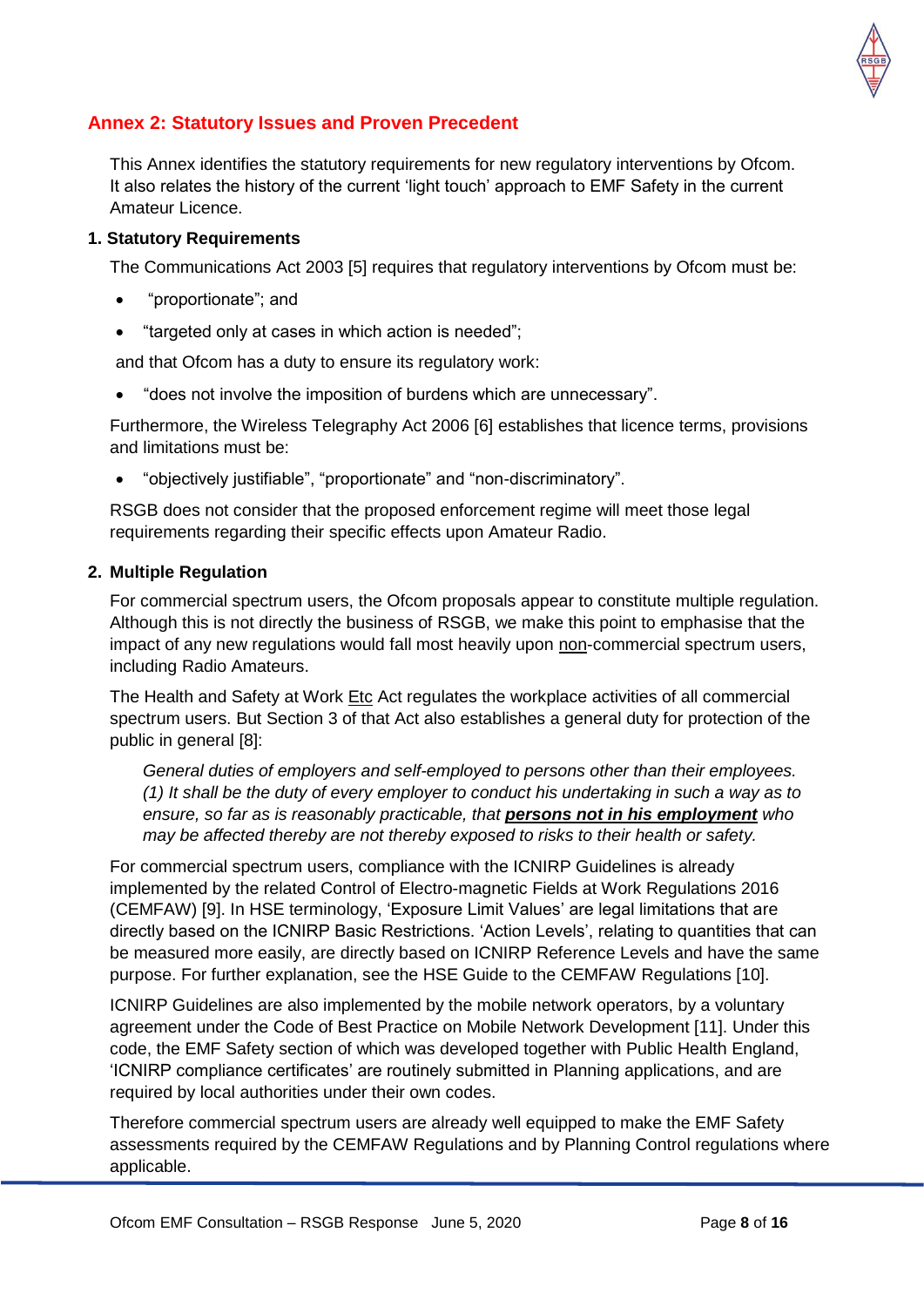

But non-commercial spectrum users – including Radio Amateurs – are not. The full implications of this point are examined in Annex 3.

#### **3. Proven Precedent for Amateur Radio**

There is a long-standing requirement in the Amateur Licences that safety precautions should be taken against "radio frequency radiation" in line with Public Health England (PHE) recommendations [1]. This is also noted in the Ofcom FAQs [12, page 3]. The syllabus for the Amateur licence examinations also covers this topic.

This 'light touch' approach was originally introduced in the early 1990s [7] following consultations between the Radiocommunications Agency (predecessor of Ofcom), the National Radiological Protection Board (NRPB, predecessor of Public Health England) and RSGB. It was agreed by all three bodies as being proportionate to the low levels of risk arising from Amateur Radio activities.

In the following 30 years, nothing has objectively changed to affect that judgement.

We note that Ofcom's proposal has arisen because of current health concerns relating to 5G; but in the consultation document [3, para 4.11] Ofcom explicitly admits that it is not aware of any cases (including 5G) where the ICNIRP Guidelines have been breached. RSGB is likewise not aware of any such cases involving Amateur Radio.

In short, the proposal does not meet Ofcom's own criteria for evidence-based regulation. On the contrary, RSGB concludes that the existing 'light touch' regulation has proved successful and remains fit for purpose.

However, RSGB does welcome this opportunity to review and enhance its existing information and training materials about EMF Safety. Work has already started on this and we will be pleased to co-operate further with Ofcom in updating its Guidance for Amateur Licensees about this topic [4].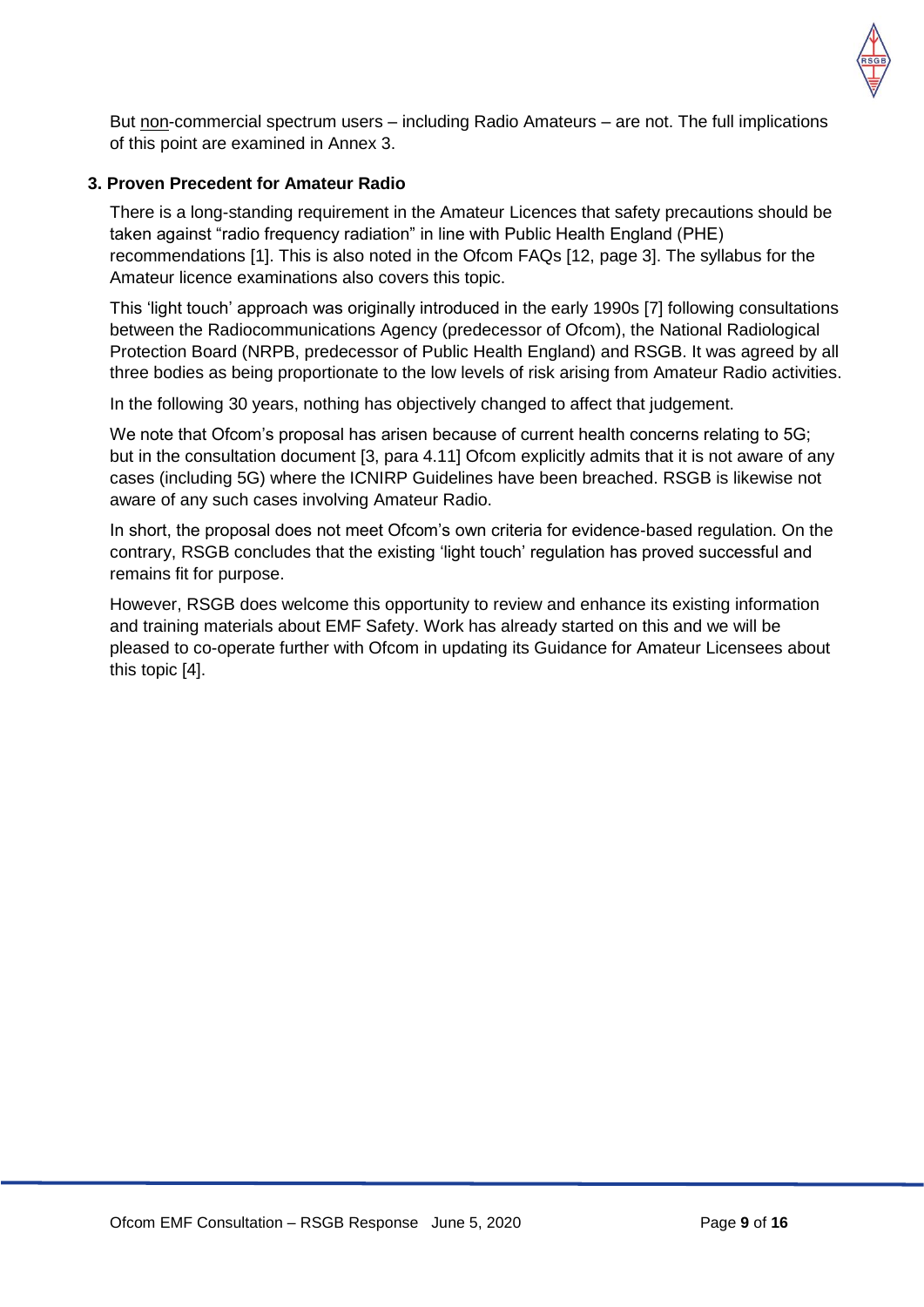

### **Annex 3: Impact and Discrimination**

The consultation document [3] overlooks the significant and selective impact upon those members of the public who are Radio Amateurs. This also raises serious questions of discrimination.

RSGB and Ofcom have worked hard together to make Amateur Radio available and accessible to all sectors of the public. The tone and the content of the proposed regulations place that good work under threat.

#### **1. Impact Vastly Outweighs Benefit**

It is claimed [3, para 6.22] that the consultation document comprises its own impact assessment. If so, that assessment is seriously deficient in ignoring the impact upon Amateur Radio.

There are some 60,000 Amateur Radio licensees in the UK, with perhaps 30,000 individuals currently 'active' in some sense. The proposed regulations would require each of those individuals to spend a considerable amount of time and effort in preparing paperwork and assessments. Unlike many commercial spectrum users, individual Amateurs typically have several different use-cases (frequency bands, power, antennas, modes; at home or away), each one of which would require detailed documentation. Essentially, such a demand would be continual and open-ended.

In addition, we are deeply concerned that the regulations would deter the welcome influx of newcomers to Amateur Radio via the Foundation licence, thus undermining the future of muchneeded RF-related skills and understanding in the UK.

The proposed regulations would interrupt the activities of every active (and prospective) Radio Amateur until those assessments had been completed, because it would be a criminal offence to go on the air without having done so. Yet almost none of those assessments would ever be examined by Ofcom (who do not even have resources to investigate existing levels of EMC complaints that Radio Amateurs have raised).

It has also been established in response to Question 1 that, for Amateur Radio, there will be little or no actual benefit in terms of EMF Safety because the risks are already low. Therefore there is no case for demanding that ICNIRP compliance assessments must be made in advance of any question arising.

RSGB training materials will help Amateurs to understand when an informal assessment might be required, and will help to show them how to do that – but a formal, mandatory assessment should only be triggered in the same way as an EMC investigation, when an actual question has arisen.

#### **2. Discrimination**

In all other respects, Radio Amateurs are ordinary members of the public. They have no access to any professional resources. The unreasonable demands being placed upon each of those 60,000 individuals – under threat of criminal sanctions – along with the lack of either an objective or an administrative need, in our opinion constitute a strong case for discrimination.

The proposed regulations would place even more discriminatory demands upon those members of the Amateur Radio population who would have particular difficulty in fulfilling the complicated requirements. These groups would include (in no particular order) the partially sighted, the disabled, the young, the vulnerable and the elderly.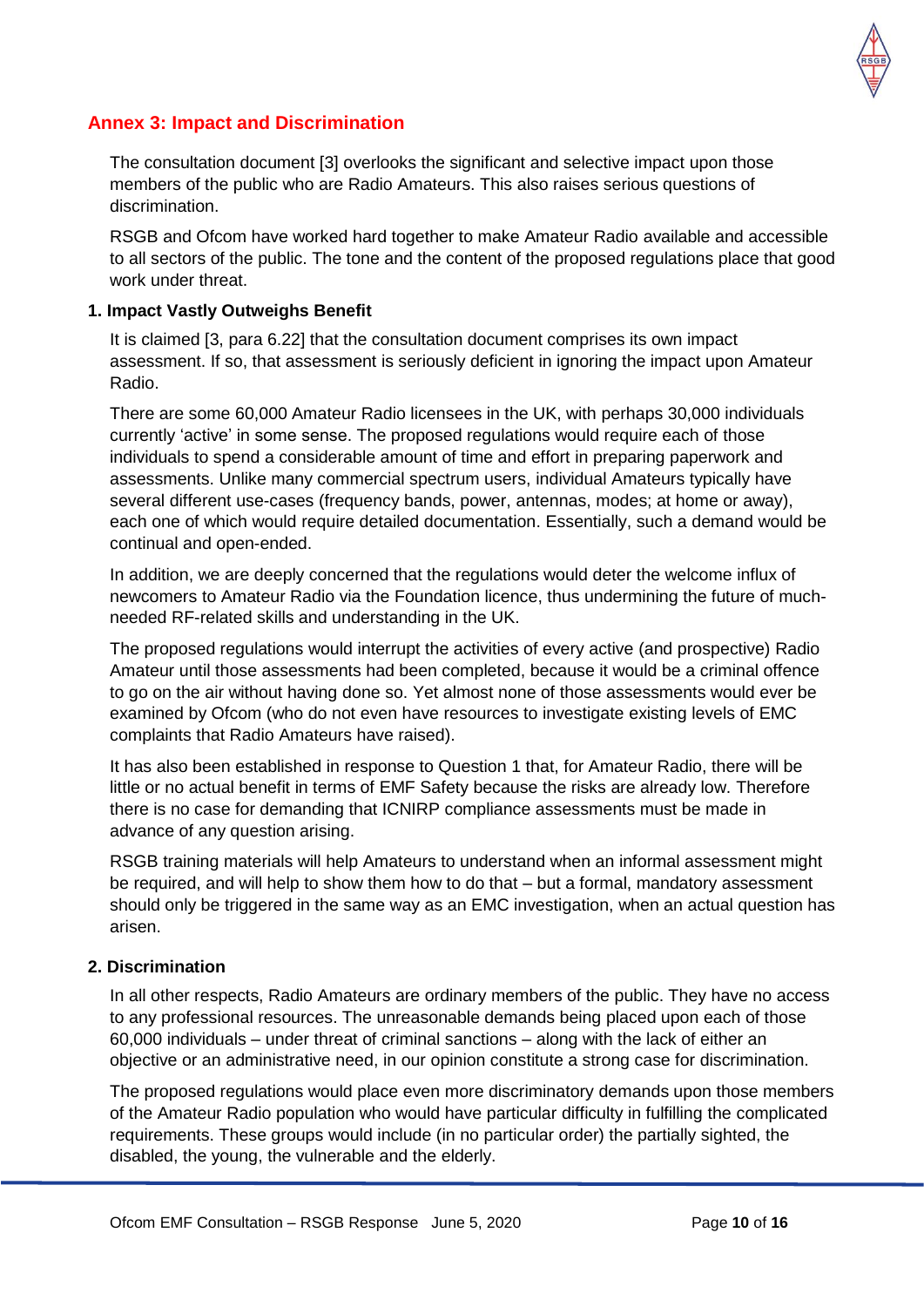

We note with particular interest that the professed purpose of Ofcom's Equality Impact Assessments is "making sure that we are meeting our principal duty of furthering the interests of citizens and consumers, regardless of their background and identity." [3, para 6.26]. Therefore...

RSGB requests immediate disclosure of Ofcom's Equality Impact Assessment for the proposed regulations, along with all other assessments that have been carried out pertaining to these proposals.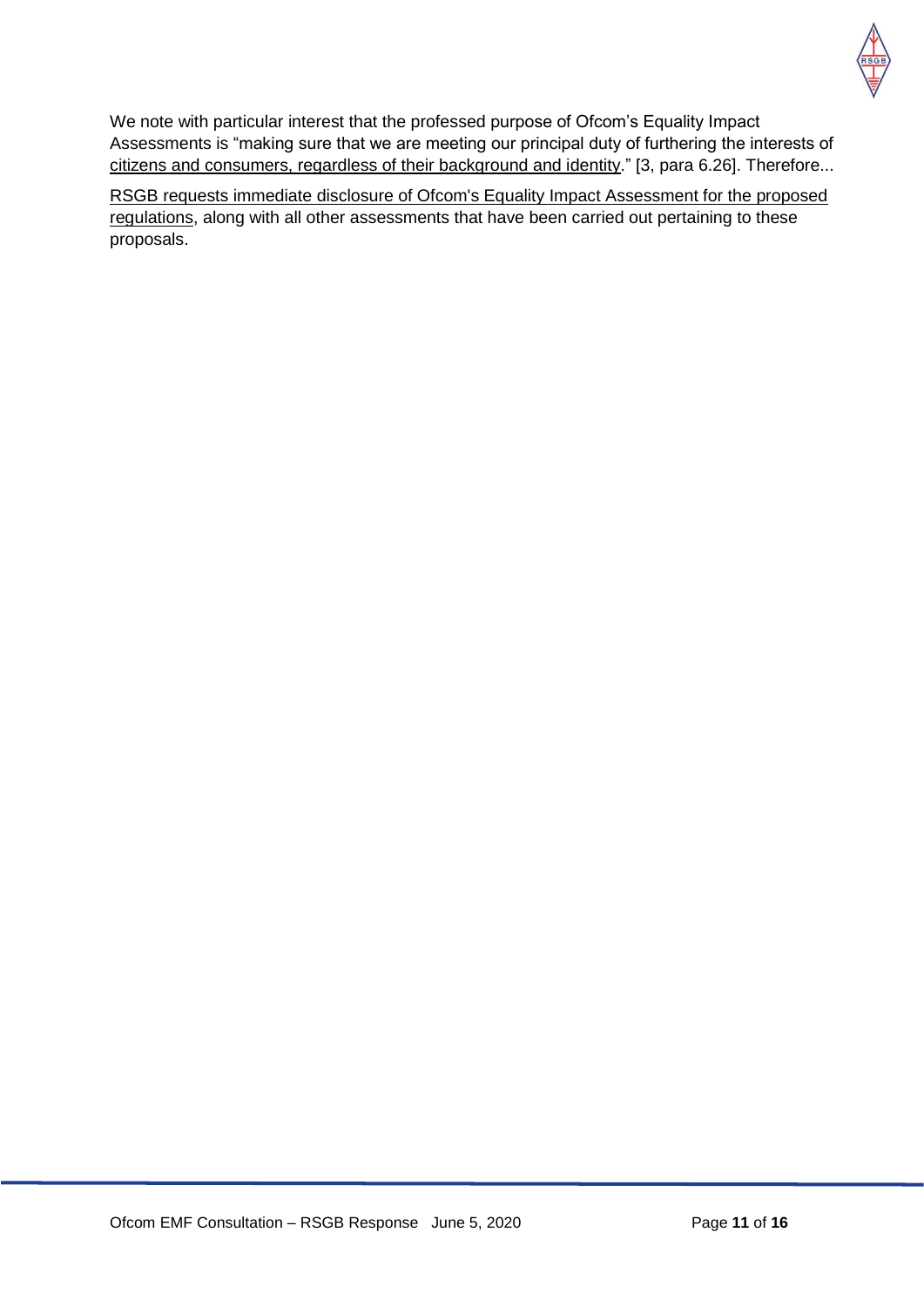

## **Annex 4: ICNIRP and other EMF Safety Topics**

This Annex draws attention to several drafting errors, conceptual errors and/or omissions, potentially leading to serious unintended consequences for EMF Safety.

Many of these issues arise from Ofcom's current preoccupation with 5G base stations, overlooking many other types of licensed spectrum users – including Radio Amateurs.

#### **1. Power and EIRP**

Concepts used in the regulation of "emissions" for radio communication purposes are not automatically transferable into regulations for EMF Safety.

#### **Unclear use of "power"**

For radio communication, "power" is normally assumed to mean Peak Envelope Power. However, for ICNIRP compliance purposes "power" must be defined as Average Power during the appropriately defined period of several minutes [3]. This is nowhere made clear.

#### **Misunderstanding of "EIRP"**

EIRP is defined only for purposes of communication over long distances, where antenna gain in a given direction is correctly assumed to be constant in value [13 a-c]. But EMF Safety is mostly concerned with the near-field region close to the antenna, where field strengths are usually highest but antenna gain is no longer constant. Depending on the type of antenna, local field strengths in the near field may vary either upward or downward from values calculated using the far-field EIRP formula.

To make this methodology mandatory thus creates a severe risk of unsafe advice and actions – none of which must ever be allowed.

#### **2. ICNIRP Guidelines**

The key licence condition in the current proposals is paragraph 4.30 [3]. This contains errors in citing the ICNIRP Guidelines [2].

- It is categorically incorrect to require that "...the total emissions from all radio equipment on the site is *[sic]* below the basic restrictions..." ICNIRP Basic Restrictions do not apply to emissions; they apply to any EMF exposures that might result.
- There is insufficient recognition that EMF exposures can only occur where people are actually present. That condition is implicit in all of the ICNIRP Guidelines, but when defining the scope of regulations it needs to be recognised explicitly. The control measures necessary to achieve this are a different issue (see 4 below).
- In the same sentence of para 4.30, only Table 4 contains Basic Restrictions. Table 5 contains Reference Levels ("5" may be a typing error).
- For assessment of a multi-transmitter site, the licence condition must specifically require the ICNIRP methodology for the 'Simultaneous Exposure to Multiple Frequency Fields' [2].

We also note that no operator at or near a multi-transmitter site can make a valid assessment unless the proposed regulation includes a duty upon every operator at that site to disclose the necessary information to others.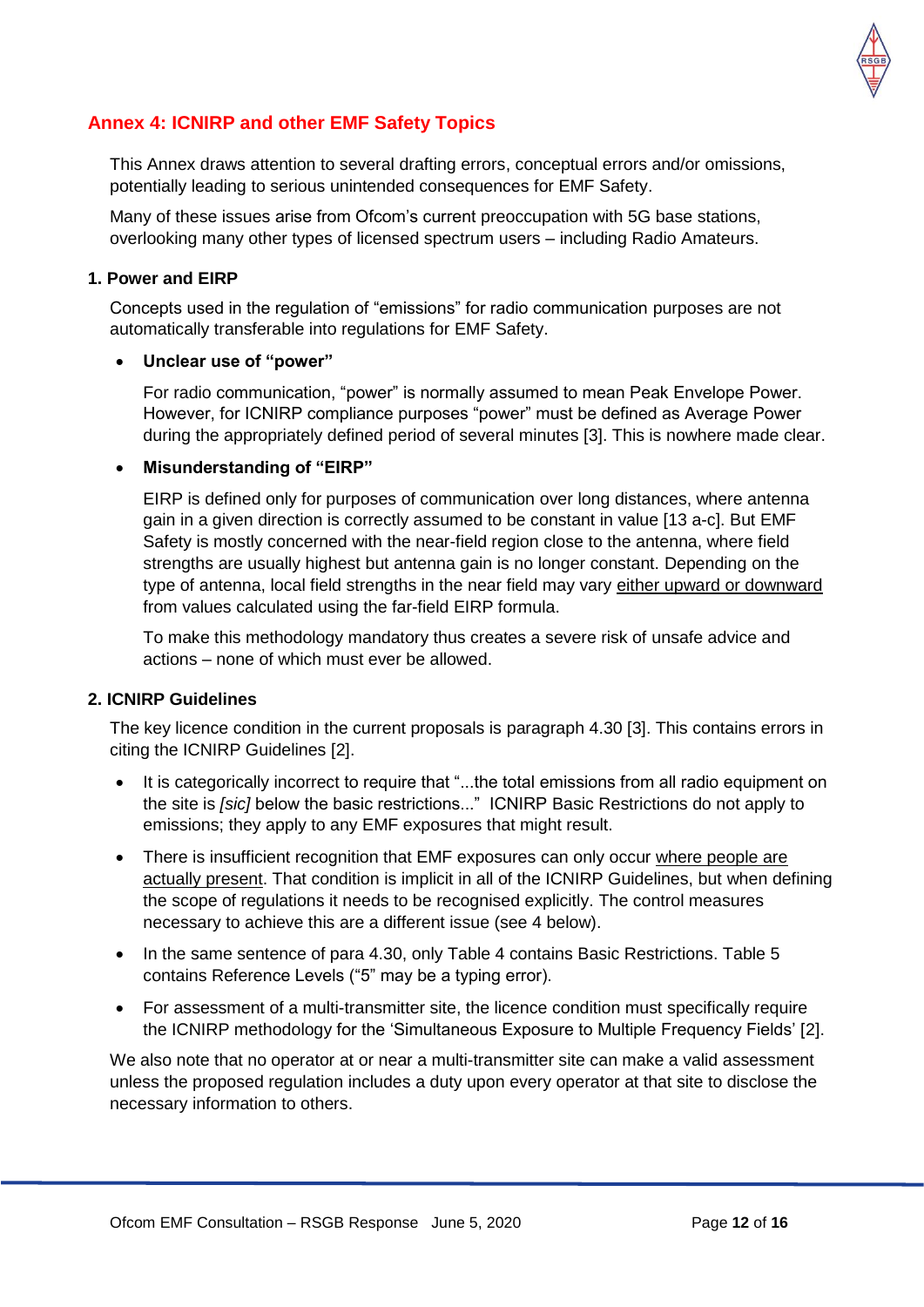

#### **3. Mobile and Temporary Operation**

Mobile and other forms of temporary operation are not addressed at all by the proposed regulations (except for mobile phone handsets). This is part of the wider lack of clarity identified above, about the meaning and implications of the term "site".

For mobile transmissions when in motion, there is no "site" in any meaningful sense. It is legally unclear what mobile operators – any mobile operators, Radio Amateurs included – are expected to do to achieve ICNIRP compliance.

It should also be noted that operators of mobile and portable equipment routinely take advantage of "good radio locations" that are already shared by a fixed site nearby. Under the proposed regulations, the operator(s) of the fixed site would have made an EMF assessment, but other nearby users could have no idea how close the predicted exposures come to the ICNIRP Reference Levels.

It is not suggested that any of those scenarios constitutes a danger; but as written, the proposed licence condition creates uncertainty for all the users affected. They cannot know what the law expects of them, and have no practical means of finding out.

Those affected by the uncertainty in the present proposals include the Emergency Services; the Media, the Banks and others with their vehicle mounted satellite dishes; and mobile and temporary operations in general – including Amateur Radio operators.

#### **4. Supervised and Unsupervised Operation**

In terms of EMF Safety, the proposed regulations fail to recognise any difference between supervised and unsupervised operation. On-site supervision can be of great value in the protection of individuals and the public against excessive EMF exposures. A trained supervising operator is uniquely placed to take all necessary actions:

- Confirm, before transmitting, that no persons are present at a location where an ICNIRP Basic Restriction or Reference Level could be exceeded; and then
- Exercise appropriate control over transmissions taking place.

Usefully, supervised operation is already defined in the Amateur Licence: "[where] operation of the Radio Equipment is carried out in the presence of and under the direct supervision of the Licensee". In practical terms, the vast majority of Amateur Radio activities would thus be able to use the advantages of supervised operation to help ensure EMF Safety.

The same concept of supervised operation would also clarify what can be realistically expected of mobile operators (see point 3 above).

RSGB intends to pursue this concept in its own training and guidance material for Radio Amateurs (Annex 5).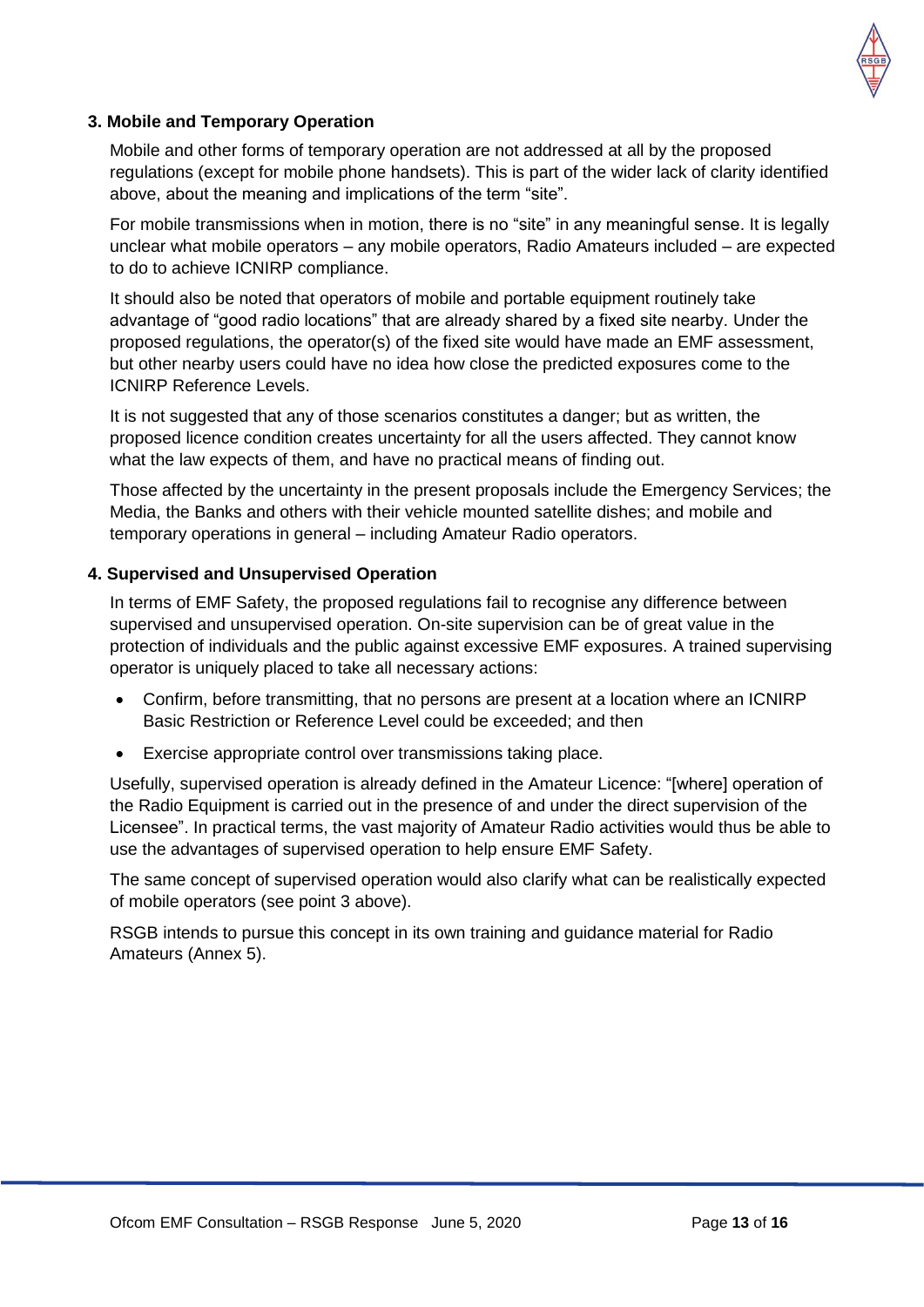

## **Annex 5: RSGB Training Proposals**

RSGB already includes RF Safety, including EMF exposure, within its formal training syllabus and is already taking this opportunity to develop additional guidance and training materials to enhance awareness of EMF Safety issues.

These proposals complement our recommendation that Ofcom should retain its proven 'light touch' regulatory approach to this topic.

The intention is to support individual Radio Amateurs in taking personal responsibility for the protection of themselves, their family, friends and neighbours, and any other members of the public who might be affected by their Amateur Radio activities.

#### **1. Radio Amateur Examination Syllabus**

The contribution of the existing Radio Amateur Examinations towards promoting EMF Safety should not be overlooked. The Syllabus [14], which was last updated in September 2019, directly addresses the safety issues related to EMF exposure. Our Foundation entry-level (which is limited to 10W PEP) includes the following syllabus items:

- *8D1: Recall that the main health effect of exposure to electromagnetic radiation is heating of body tissue and that the eyes are particularly susceptible to damage.*
- *8D2: Recall that guidance on safe levels of RF radiation is available from government and international bodies, Public Health England and the International Commission on Non-Ionizing Radiation Protection (ICNIRP).*
- *8D3: Recall what a waveguide is and why it is unwise to look down a microwave frequency waveguide or to stand close to or in front of high-gain antennas as they may be in use.*

These "Recall" items and the related examination questions require the candidate to demonstrate that they know a fact.

Moving up through Intermediate and finally to Full level, the syllabus reiterates the need to be aware of the guidance issued by ICNIRP, and to have a deeper understanding of the issues of RF exposure including to members of the public:

- *8D1: Recall that the International Commission for Non-Ionizing Radiation Protection (ICNIRP) produces guidance for exposure to Radio Frequency fields.*
- *8D1: Understand it is not advisable to exceed the recommended safe exposure levels and that this is particularly applicable at locations open to the public.*

In the syllabus, the term "Understand" calls for a more detailed knowledge of the subject, fully appreciating why the point is correct and the range of circumstances in which it is relevant and applicable. Typically, candidates will need to make judgements or apply good practice to a wider range of circumstances.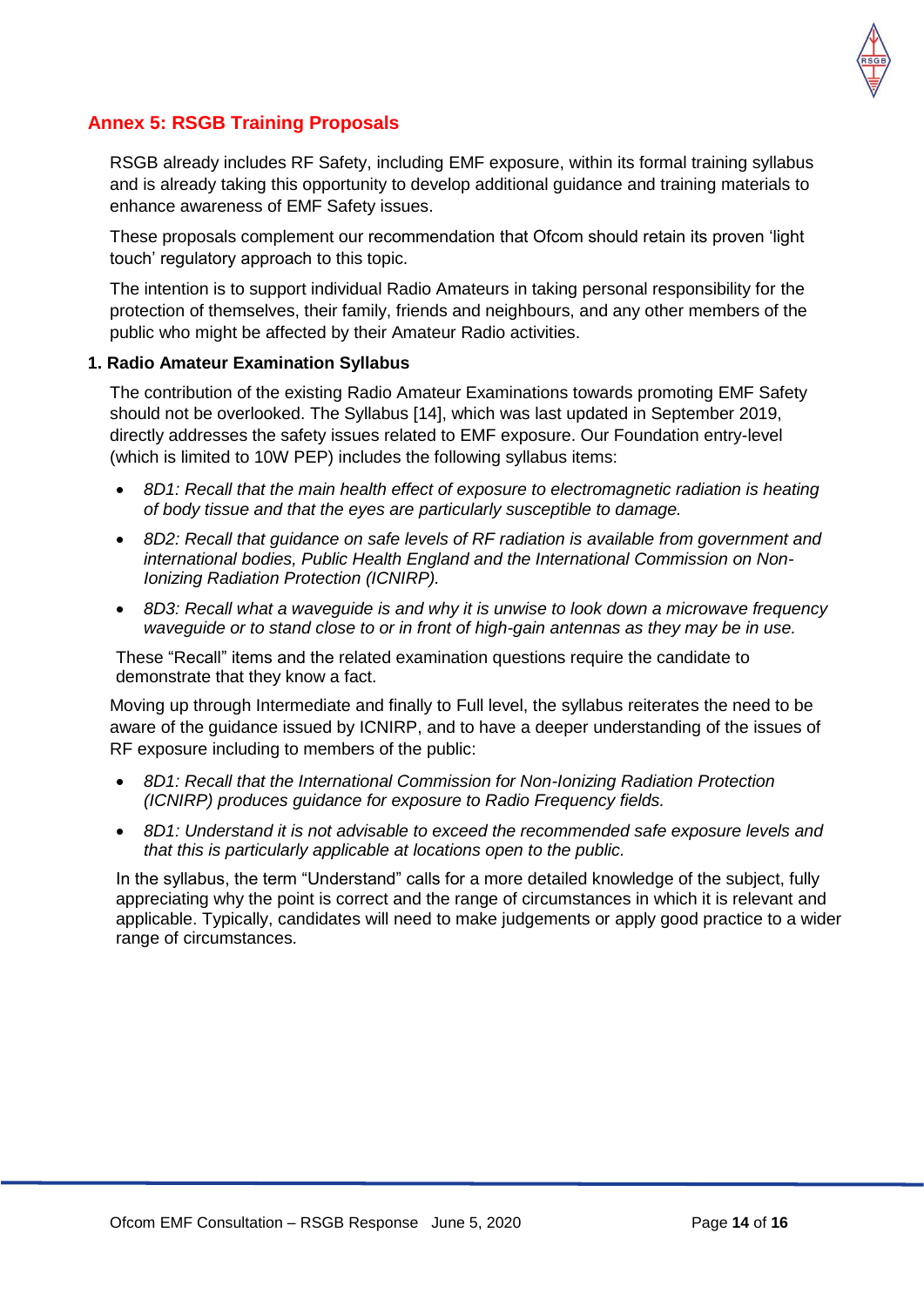

#### **2. Beyond Exams – Tailored Assistance and Guidance**

This section outlines some possible topics to be covered in RSGB's package of enhanced guidance and learning materials. This caters for existing longer-established amateurs who may not be currently in the formal exam and training course system.

#### **Audiences and Delivery**

Material would be made available for all three levels of the UK Amateur licence. Media for delivery will include leaflets, talks, videos, software tools, and articles in RSGB's *Radcom* magazine, which is delivered to 20,000 RSGB members. In some respects, this would emulate the assistance we already provide for EMC matters. Materials will also be tailored to specific interest groups within the Amateur Radio community (bearing in mind that practical EMF Safety is very frequency-specific). For example, RSGB plans to update and re-publish the comprehensive information about microwave EMF Safety that first appeared in the *RSGB Microwave Handbook* [15].

#### **Concepts**

Each of the following points would be delivered at an appropriate technical level for the three classes of Amateur licence.

- o ICNIRP Guidelines, Basic Restrictions and Reference Levels; basic reasons why Reference Levels in particular vary with frequency
- o Understanding responsibilities and that EMF Safety is targeted at people (not locations or equipment)
- $\circ$  Good practice in EMF Safety (making links to good practice in RF engineering and in EMC 'housekeeping')

#### **Practical Topics**

Each topic area would be developed with the aid of practical examples and materials to support Amateurs in making their own EMF Safety assessments.

- o Indoor EMF Safety
- o Outdoor Antennas and EMF Safety
- o Special features of portable and mobile operation
- o Special features of HF operation
- o Special features of VHF/UHF operation
- o Special features of microwave operation.